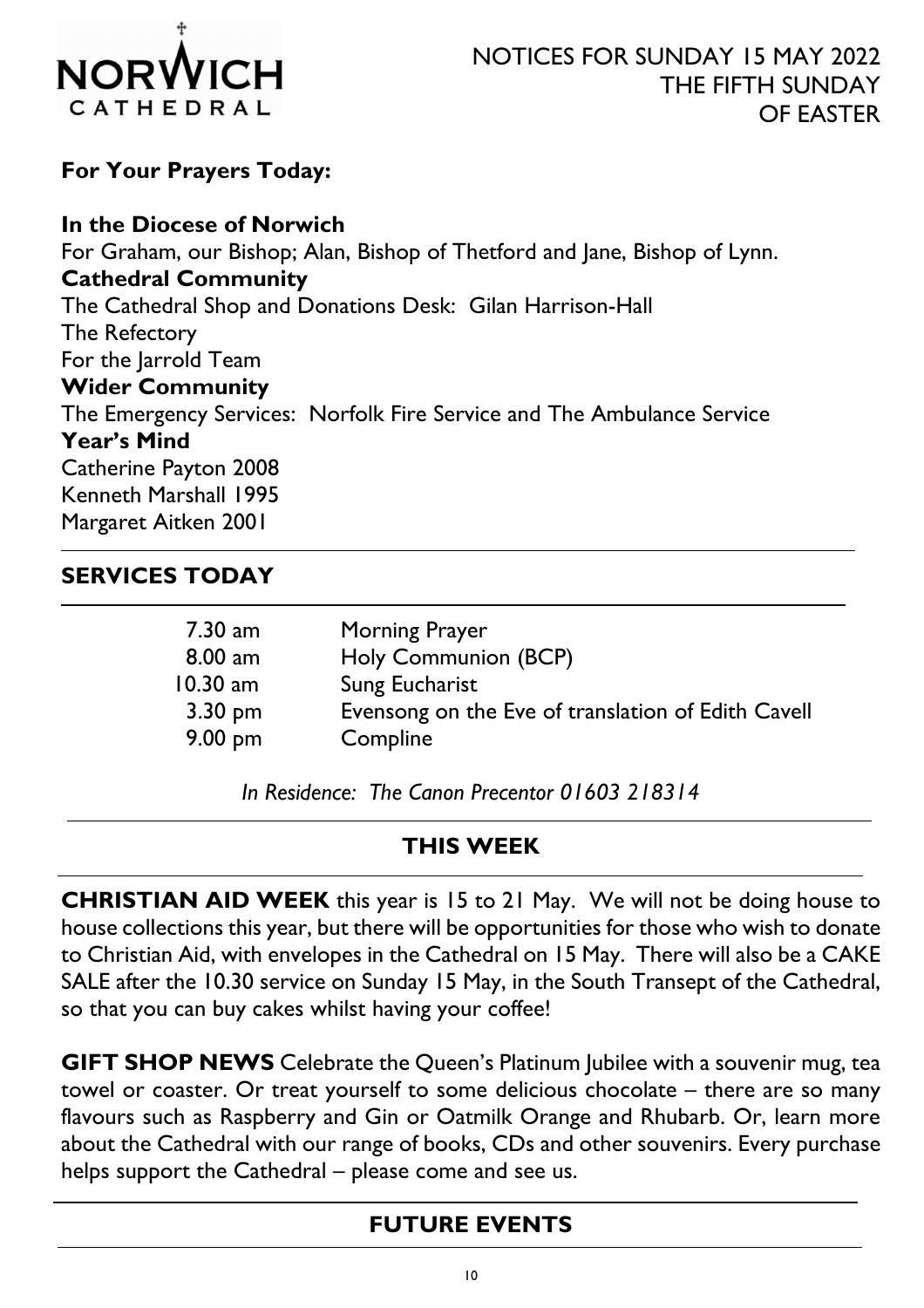CATHEDRAL COMMUNITY ANNUAL MEETING, 6.30 for 7.00pm in The Weston Room on Monday 23 May 2022. All are invited to the annual Cathedral Community Meeting: a chance to reflect on the past year at the Cathedral, to hear about future plans and to ask questions of the Chapter. During this meeting the Chapter Steward will present the annual accounts.

NCCL 28 May, 10am to 12.30pm. Christian approaches to other faiths: exclusivism, inclusivism, pluralism, other? Many Christians wonder what to make of their neighbours' faith: are they in error? Are they mistaken about some things but ultimately oriented towards God? Or are they in essence the same, just using a different religious language? In this session the Revd Patrick Morrow will outline this "threefold paradigm", and examine it validity and usefulness. Cost  $£10$ ; to book your place contact NCCL Admin Team, 01603 218443, NCCL@cathedral.org.uk



# ANTIQUES VALUATION DAY BY KEYS

AUCTIONEERS. Saturday 28 May 10.00 – 3.00 in the of Norwich Cathedral Cloisters. Bring your antiques to have them valued by the experts. If you wish you may consign your items for Keys to

enter in one of their sales. Items must be portable. Cost £6 per person which includes valuation of up to two items. Additional items £3 each (max 3 additional). All proceeds to the Friends of Norwich Cathedral. For more information contact friends@cathedral.org.uk or phone 01603 218317. Parking in The Close will be restricted to Blue Badge holders only, Brownes Meadow car park in Recorder Rd will be available for free parking.

NCCL 28 May, 10am to 12.30pm. Christian approaches to other faiths: exclusivism, inclusivism, pluralism, other? Many Christians wonder what to make of their neighbours' faith: are they in error? Are they mistaken about some things but ultimately oriented towards God? Or are they in essence the same, just using a different religious language? In this session the Revd Patrick Morrow will outline this "threefold paradigm", and examine it validity and usefulness. Cost £10; to book your place contact NCCL Admin Team, 01603 218443, NCCL@cathedral.org.uk

## BATTLE OF THE ORGANS Friday 3 June 2022, 2.00 - 3.00pm

In the very final concert before the restoration of the Cathedral organ begins, our Cathedral organists David Dunnett, Ashley Grote and George Inscoe will give an unmissable concert using THREE organs simultaneously – the Cathedral organ, an Electronic organ installed for the duration of the restoration project, and the cathedral's chamber organ. In solos, duets and trios they will present a programme of some of the best-loved music in the organ repertoire. No tickets required and admission is free with a retiring collection – please come along for what will be an historic performance!

PLATINUM JUBILEE CONCERT Saturday 4 June 2022, 7.30pm Norwich Baroque and Norwich Cathedral Chamber Choir, directed by Ashley Grote, present a thrilling programme of Royal music by Handel, in celebration of the Queen's